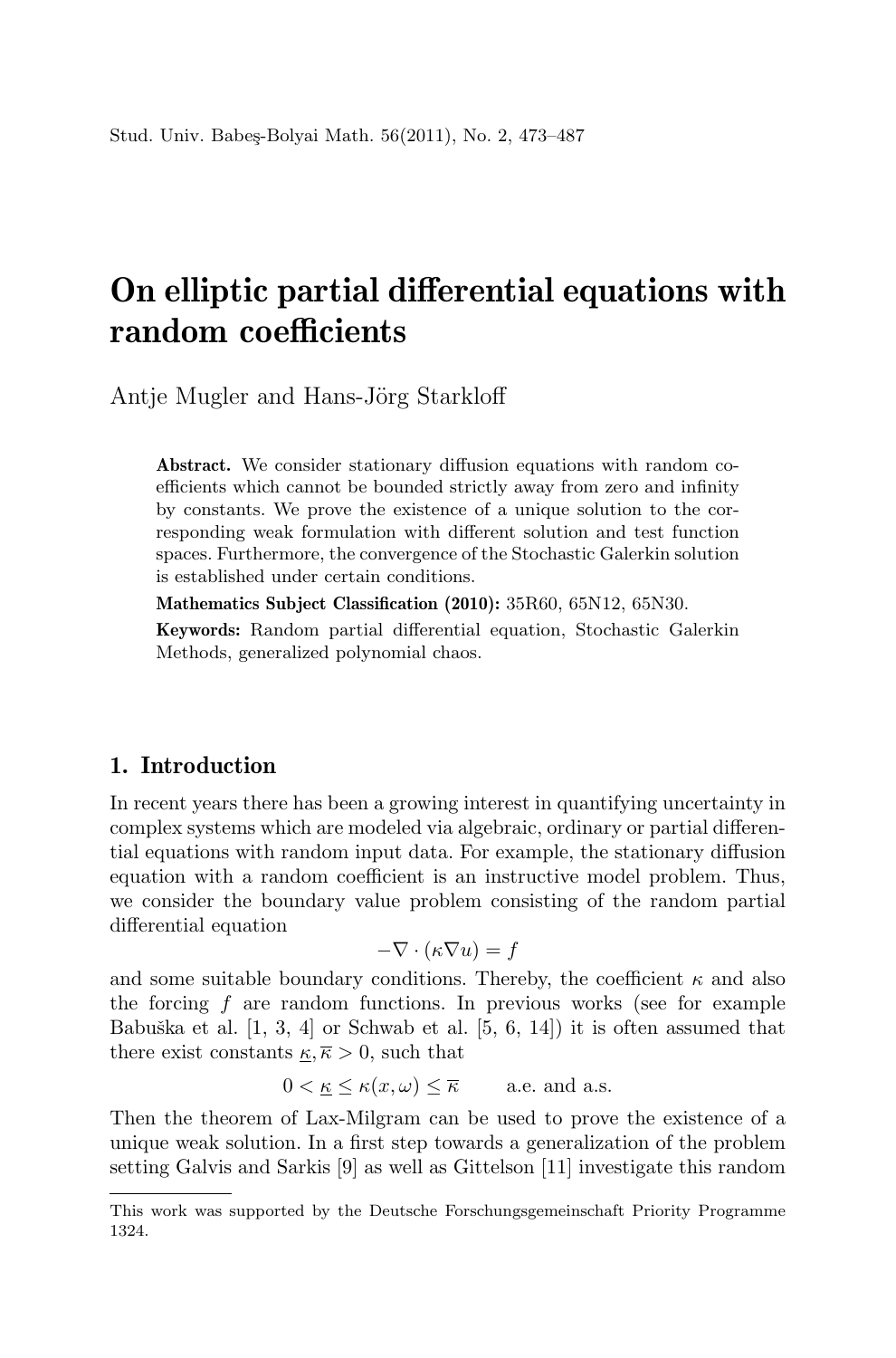partial differential equation where the coefficient is modeled as a lognormal random field. That is,  $\kappa(x) = \exp(G(x))$  with a Gaussian random field  $G(x)$ . In this case, however, there do not exist constants  $\kappa, \bar{\kappa} > 0$  as above and thus the Lax-Milgram theorem is not applicable. For this reason, the authors employ alternative techniques to prove the existence and uniqueness of the weak solution and to obtain a priori error estimates of the Stochastic Galerkin approximation to this solution. In the following we generalize these results to arbitrary random input fields which can be bounded by random variables  $\kappa_{min}, \kappa_{max} > 0$  a.s., that is,

$$
0 < \kappa_{\min}(\omega) \le \kappa(x,\omega) \le \kappa_{\max}(\omega) < \infty \quad \text{a.e. and a.s.}
$$

#### 2. Setting and problem formulation

Let  $D \subset \mathbb{R}^d$ ,  $d \in \mathbb{N}$ , be a bounded Lipschitz domain and  $(\Omega, \mathfrak{A}, \mathbf{P})$  a probability space. We consider the following boundary value problem

$$
-\nabla \cdot (\kappa(x,\omega)\nabla u(x,\omega)) = f(x,\omega) \qquad x \in D, \ \omega \in \Omega
$$

$$
u(x,\omega) = 0 \qquad x \in \partial D, \ \omega \in \Omega \qquad (2.1)
$$

with random coefficient  $\kappa$  and random forcing f. We assume that the coefficient function  $\kappa : D \times \Omega \to \mathbb{R}$  is a strongly measurable random variable with values in  $L^{\infty}(D)$  and that there exist real-valued random variables  $\kappa_{min}$  and  $\kappa_{max}$  such that

$$
0 < \kappa_{\min}(\omega) \le \kappa(x, \omega) \le \kappa_{\max}(\omega) < \infty \qquad \text{a.e. and a.s.} \tag{2.2}
$$

We define the pathwise bilinear form  $b(\cdot, \cdot; \omega) : H^1(D) \times H^1(D) \to \mathbb{R}$  by

$$
b(u, v; \omega) = \int_{D} \kappa(x, \omega) \nabla u(x) \cdot \nabla v(x) dx
$$

for  $\omega \in \Omega$  and we denote by  $\langle g, v \rangle_{H^{-1},\dot{H}^1}$  the duality pairing between  $g \in$  $H^{-1}(D)$  and  $v \in \mathring{H}^1(D)$ . Now, assuming that f is a random variable with values in  $H^{-1}(D)$ , we consider a pathwise weak formulation of the boundary value problem:

**Problem 2.1 (Pathwise Weak Formulation).** Find a random variable  $\tilde{u}$  with values in  $\mathring{H}^1(D)$ , such that

$$
b(\tilde{u}(\omega), v; \omega) = \langle f(\omega), v \rangle_{H^{-1}, \dot{H}^1} \quad \text{for all } v \in \dot{H}^1(D) \tag{2.3}
$$

holds almost surely.

**Remark 2.2.** In Problem 2.1 we look for a random variable  $\tilde{u}$  with values in  $\mathring{H}^1(D)$ , such that

$$
\mathbf{P}\left(b(\tilde{u}(\omega), v; \omega) = \langle f(\omega), v \rangle_{H^{-1}, \mathring{H}^1} \quad \text{for all } v \in \mathring{H}^1(D)\right) = 1. \tag{2.3a}
$$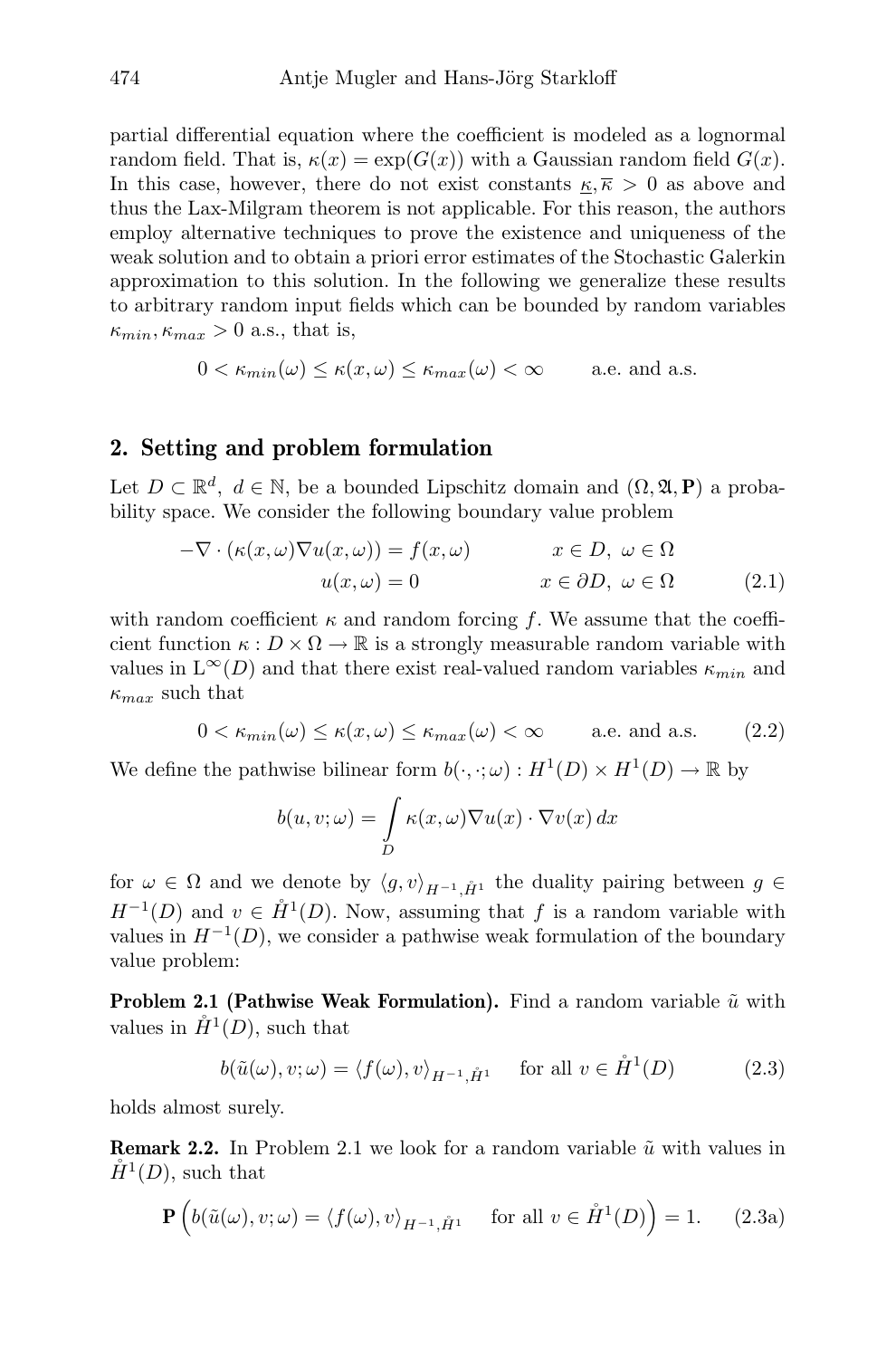Due to the separability of  $\mathring{H}^1(D)$  this problem is equivalent to the weaker problem formulation: Find a random variable  $\tilde{u}$  with values in  $\mathring{H}^1(D)$ , such that for all  $v \in \mathring{H}^1(D)$  there holds

$$
\mathbf{P}\left(b(\tilde{u}(\omega), v; \omega) = \langle f(\omega), v \rangle_{H^{-1}, \mathring{H}^1}\right) = 1.
$$
 (2.4)

Since every realization of the coefficient  $\kappa$  is bounded by assumption (2.2) and f is a random variable with values in  $H^{-1}(D)$ , by the theorem of Lax-Milgram (see e.g. [7] Theorem 2.7.7) there exists a mapping  $\tilde{u} : \Omega \to$  $\mathring{H}^1(D)$ ,  $\omega \mapsto \tilde{u}(\omega)$  satisfying

$$
b(\tilde{u}(\omega), v; \omega) = \langle f(\omega), v \rangle_{H^{-1}, \mathring{H}^1} \quad \text{ for all } v \in \mathring{H}^1(D)
$$

for almost all  $\omega \in \Omega$ . Furthermore, the estimate

$$
\|\tilde{u}(\omega)\|_{H^1(D)} \le C \frac{\|f(\omega)\|_{H^{-1}(D)}}{\kappa_{min}(\omega)} \quad \text{a.s.} \tag{2.5}
$$

holds, where  $C > 0$  is a suitable constant which does not depend on  $\omega \in \Omega$ . This mapping  $\tilde{u}$  is a.s. uniquely defined and measurable as is proved in the next Lemma.

**Lemma 2.3.** Assume  $\kappa : D \times \Omega \to \mathbb{R}$  is a strongly measurable random variable in  $L^{\infty}(D)$  satisfying

$$
0 < \kappa_{min}(\omega) \le \kappa(x,\omega) \le \kappa_{max}(\omega) < \infty \quad \text{a.e. and a.s.}
$$

for real-valued random variables  $\kappa_{min}$ ,  $\kappa_{max}$ , and f is a random variable with values in  $H^{-1}(D)$ . Then the mapping  $\tilde{u}: \Omega \to \mathring{H}^1(D)$  is a random variable in  $\mathring{H}^1(D)$  which is measurable with respect to the  $\sigma$ -algebra  $\sigma(f,\kappa)$ , generated by f and  $\kappa$ , and solves Problem 2.1.

*Proof.* From the assumptions on  $\kappa$  and f it follows that there exist sequences  $(\kappa_n)_{n\in\mathbb{N}}$  and  $(f_n)_{n\in\mathbb{N}}$  of  $\sigma(f,\kappa)$ -measurable, simple random variables with values in  $L^{\infty}(D)$  and  $H^{-1}(D)$ , respectively, satisfying

 $\|\kappa - \kappa_n\|_{\mathbb{L}^\infty(D)} \to 0$ , a.s. and  $\|f - f_n\|_{H^{-1}(D)} \to 0$ , a.s. for  $n \to \infty$ . Then the result follows immediately from the properties of the pathwise bilinear form b and the convergence of the simple random variables.  $\Box$ 

In analogy to variational formulations of boundary value problems with purely deterministic input data we want to study also the corresponding variational formulation for random input data which is sometimes referred to as "stochastic variational formulation". Such a formulation is obtained by defining a suitable bilinear form on a Hilbert space of random variables in  $\mathring{H}^{1}(D)$ , e.g.  $a(u(\cdot), v(\cdot)) = \mathbf{E}_{\mathbf{P}}b(u(\cdot), v(\cdot); \cdot)$ , and correspondingly by defining a linear form. However, since the coefficient  $\kappa$  is not bounded by constants but random variables we cannot directly use the Lax-Milgram theorem to prove existence and uniqueness of the weak solution. To address this problem we will define suitable solution and test function spaces to formulate the problem and to ensure the existence of a unique weak solution. The key observation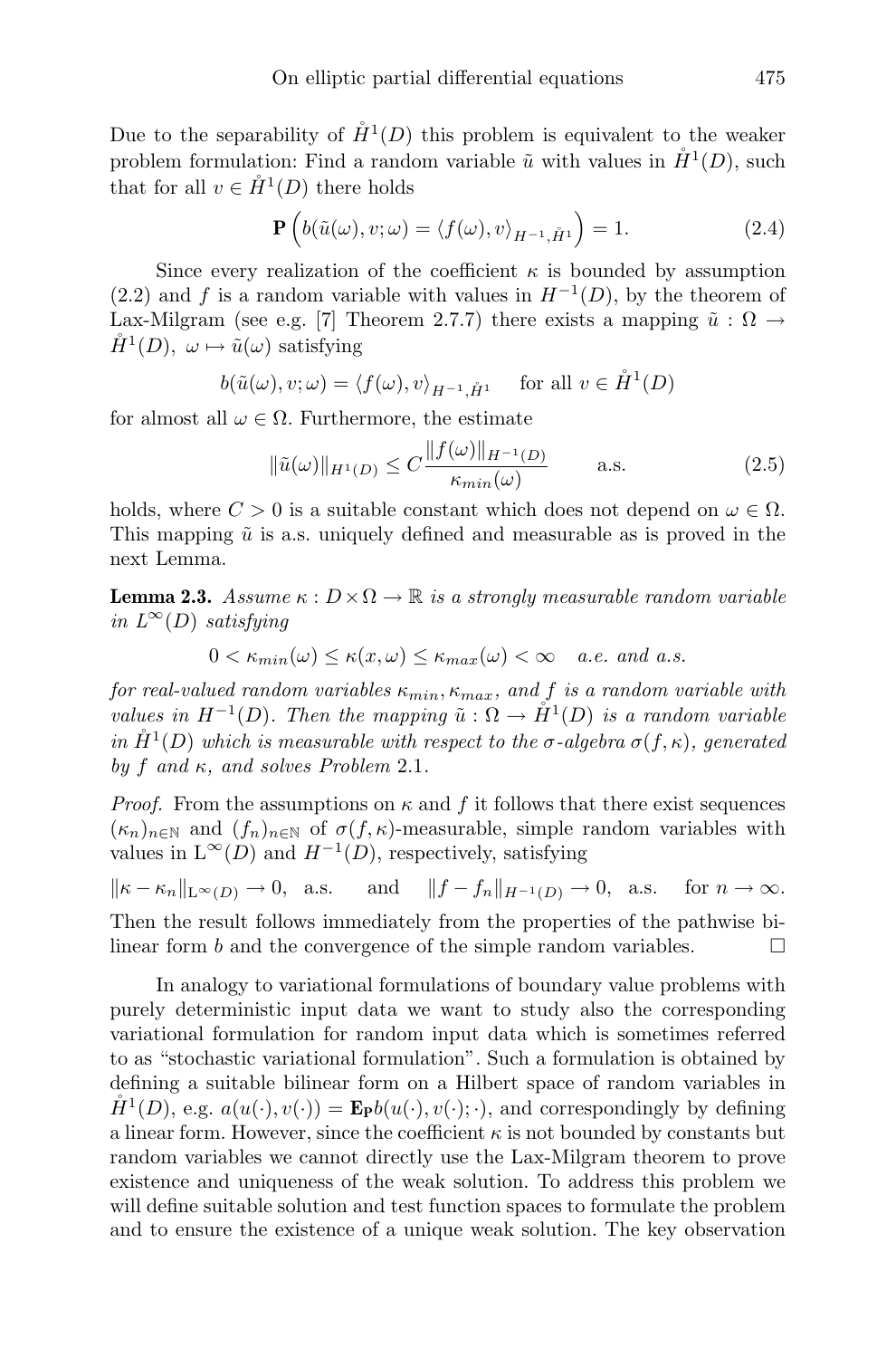is obtained as follows: Squaring inequality (2.5) and taking the expectation  $E_P$  with respect to the probability measure **P** yields

$$
\mathbf{E}_{\mathbf{P}}\left(\|\tilde{u}\|_{H^{1}(D)}^{2}\right) \leq C^{2} \mathbf{E}_{\mathbf{P}}\left(\frac{\|f\|_{H^{-1}(D)}^{2}}{\kappa_{min}^{2}}\right). \tag{2.6}
$$

Hence, the pathwise solution  $\tilde{u}$  is a second-order random variable in  $\mathring{H}^1(D)$ if the second-order moment of the  $H^{-1}$ -norm of f, weighted with the reciprocal of the real-valued random variable  $\kappa_{min}^2$ , is finite. Thus, we need weighted function spaces in order to formulate the stochastic variational problem. Given a general real-valued random variable  $\rho > 0$  a.s. we introduce the spaces

$$
U_{\varrho}^{m} := \mathcal{L}^{2}(\Omega, \mathfrak{A}, \varrho d\mathbf{P}; H^{m}(D)), \quad m \in \mathbb{Z}, \quad \text{and}
$$
  

$$
\mathring{U}_{\varrho}^{m} := \mathcal{L}^{2}(\Omega, \mathfrak{A}, \varrho d\mathbf{P}; \mathring{H}^{m}(D)), \quad m \in \mathbb{N}_{0},
$$

where the  $\varrho$ -weighted L<sup>2</sup>-spaces are defined by

$$
\mathcal{L}^2(\Omega, \mathfrak{A}, \varrho d\mathbf{P}; V) := \left\{ \xi : \Omega \to V \text{ measurable} : \mathbf{E}_{\mathbf{P}} \big( \| \xi \|_{V}^2 \varrho \big) < \infty \right\}
$$

with  $V = H^m(D)$  or  $\mathring{H}^m(D)$ , respectively. Endowing the spaces  $U^m_{\varrho}$  and  $\mathring{U}^m_{\varrho}$ with the inner product

$$
(u,v)_{U_{\varrho}^m} = \mathbf{E}_{\mathbf{P}}\left((u,v)_{H^m(D)}\varrho\right), \quad u,v \in U_{\varrho}^m
$$

and the induced norm

$$
||u||_{U_{\varrho}^m} = \sqrt{\mathbf{E}_{\mathbf{P}}\left(||u||_{H^m(D)}^2 \varrho\right)}, \quad u \in U_{\varrho}^m
$$

these spaces are also Hilbert spaces and there exist isomorphisms to the corresponding tensor product spaces (see e.g. [13])

$$
U_{\varrho}^{m} \cong H^{m}(D) \otimes \mathcal{L}^{2}(\Omega, \mathfrak{A}, \varrho d\mathbf{P}) \quad \text{ and } \quad \mathring{U}_{\varrho}^{m} \cong \mathring{H}^{m}(D) \otimes \mathcal{L}^{2}(\Omega, \mathfrak{A}, \varrho d\mathbf{P}),
$$

if  $L^2(\Omega, \mathfrak{A}, \varrho d\mathbf{P})$  is separable. Furthermore, we note that the seminorm

$$
|u|_{U^1_{\varrho}} = \sqrt{\mathbf{E}_{\mathbf{P}}\left(|u|^2_{H^1(D)}\varrho\right)} = \sqrt{\int_{D \times \Omega} |\nabla u(x,\omega)|^2 \varrho(\omega) dx d\mathbf{P}(\omega)}
$$

is equivalent to the norm  $\|\cdot\|_{U^1_{\varrho}}$  in  $\mathring{U}^1_{\varrho}$  and that the dual space of  $\mathring{U}^m_{\varrho}$  can be identified with the space  $U_{\varrho^{-1}}^{-m}$ . For convenience we denote by  $U^m$  or  $\mathring{U}^m$  the spaces  $H^m(D) \otimes L^2(\Omega, \mathfrak{A}, \mathbf{P})$  or  $\mathring{H}^m(D) \otimes L^2(\Omega, \mathfrak{A}, \mathbf{P})$ , respectively. On occasion we will replace **P** by another probability measure **Q** and write  $U^m_{\mathbf{Q}} := H^m(D) \otimes \mathcal{L}^2(\Omega, \mathfrak{A}, \mathbf{Q}) \text{ and } \mathring{U}^m_{\mathbf{Q}} := \mathring{H}^m(D) \otimes \mathcal{L}^2(\Omega, \mathfrak{A}, \mathbf{Q}).$ 

Then for a given  $f \in U^{-1}_{\frac{1}{\kappa_{min}^2}}$ the stochastic weak formulation reads as follows:

**Problem 2.4 (Stochastic Weak Formulation).** Find  $\hat{u} \in \mathring{U}^1$ , such that

$$
a(\hat{u}, v) = \langle f, v \rangle \quad \text{ for all } v \in \mathring{U}_{\kappa_{min}^2}^1,\tag{2.7}
$$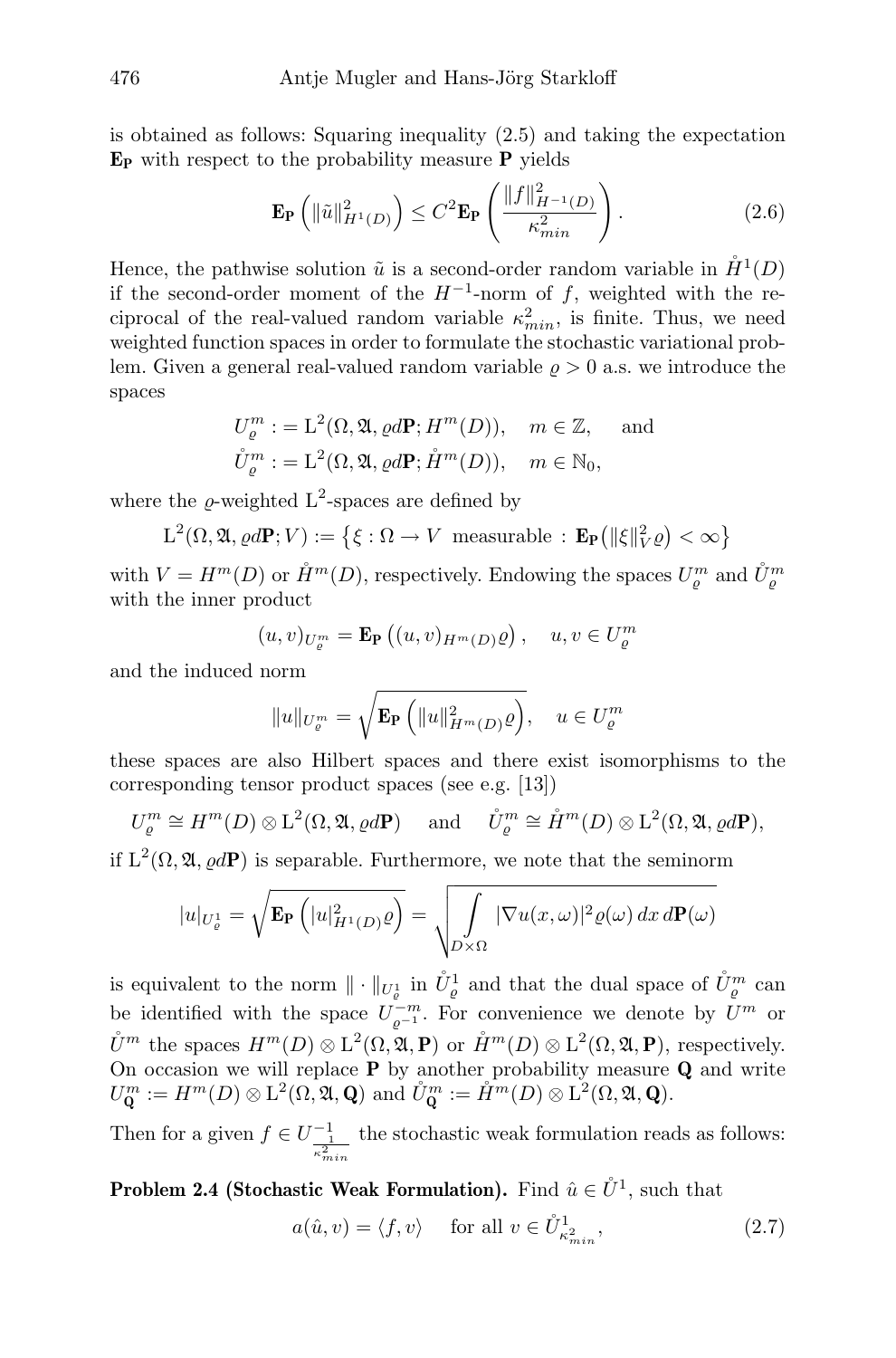where the bilinear form  $\alpha$  is given by

$$
a(u,v) = \mathbf{E}_{\mathbf{P}} \left( \int_{D} \kappa(x) \nabla u(x) \cdot \nabla v(x) dx \right) = \int_{\Omega} b(u(\omega), v(\omega); \omega) d\mathbf{P}(\omega) \tag{2.8}
$$

and the duality pairing between  $f \in U^{-1}_{\frac{1}{\kappa_{min}^2}}$ and  $v \in \overset{\circ}{U}_{\kappa^2_{min}}^1$  is given by

$$
\langle f, v \rangle = \mathbf{E}_{\mathbf{P}} \left( \langle f, v \rangle_{H^{-1}, \hat{H}^1} \right) = \int_{\Omega} \langle f(\omega), v(\omega) \rangle_{H^{-1}, \hat{H}^1} d\mathbf{P}(\omega).
$$

It is important to note that the solution and test function spaces are now different spaces. Furthermore, the domain of the bilinear form  $a$  is a proper subset of  $\mathring{U}^1 \times \mathring{U}^1_{\kappa^2_{min}}$ , i.e., the bilinear form a is not defined or finite for all pairs  $(u, v) \in U^1 \times U^1_{\kappa^2_{min}}^1$ . Thus, an implicit requirement of the weak formulation is to find a solution  $\hat{u}$  such that the related bilinear form  $a(\hat{u}, \cdot)$ is defined and finite for all test functions.

#### 3. Existence and uniqueness of weak solution

In this section, we will present two alternative proofs of existence and uniqueness of a solution to the weak formulation (2.7). Both approaches have benefits and drawbacks but when combined appropriately they are a powerful tool to study weak solutions and their properties. First we state a theorem which is a generalization of the Lax-Milgram theorem where the bilinear form is not defined on a cartesian product.

**Theorem 3.1.** Let Hilbert spaces  $X_1, X_2, Y_1, Y_2$  with dense and continuous embeddings  $X_2 \subset X_1$  and  $Y_2 \subset Y_1$  and a bilinear form  $a: X_1 \times Y_1 \supsetneq \mathcal{D}_a \to \mathbb{R}$ be given such that

- (i) the restricted bilinear forms  $a_{X_1 \times Y_2}$ :  $X_1 \times Y_2 \rightarrow \mathbb{R}$ and  $a_{X_2 \times Y_1}$ :  $X_2 \times Y_1 \to \mathbb{R}$  are continuous,
- (ii) there holds the inf-sup condition with a constant  $c > 0$

$$
\inf_{u \in X_1 \setminus \{0\}} \sup_{v \in Y_1 \setminus \{0\}} \frac{|a(u, v)|}{\|u\|_{X_1} \|v\|_{Y_1}} \ge c > 0, \quad \text{and}
$$

(iii) for any  $v \in Y_1 \setminus \{0\}$  there exists  $u \in X_2$  such that  $a(u, v) > 0$ . Then for any  $f \in Y_1^*$  there exists a unique  $u \in X_1$  satisfying

$$
a(u, v) = \langle f, v \rangle \quad \text{ for all } v \in Y_1.
$$

*Proof.* The operator  $T_a: X_1 \to Y_2^*, u \mapsto a(u, \cdot)$ , is linear and continuous. The restricted operator  $\hat{T}_a: X_1 \supsetneq \mathcal{D}(\hat{T}_a) \to Y_1^* \subset Y_2^*$  associated with  $T_a$  is densely defined, since  $X_2 \subset \mathcal{D}(\hat{T}_a) \subset X_1$  is densely embedded, and injective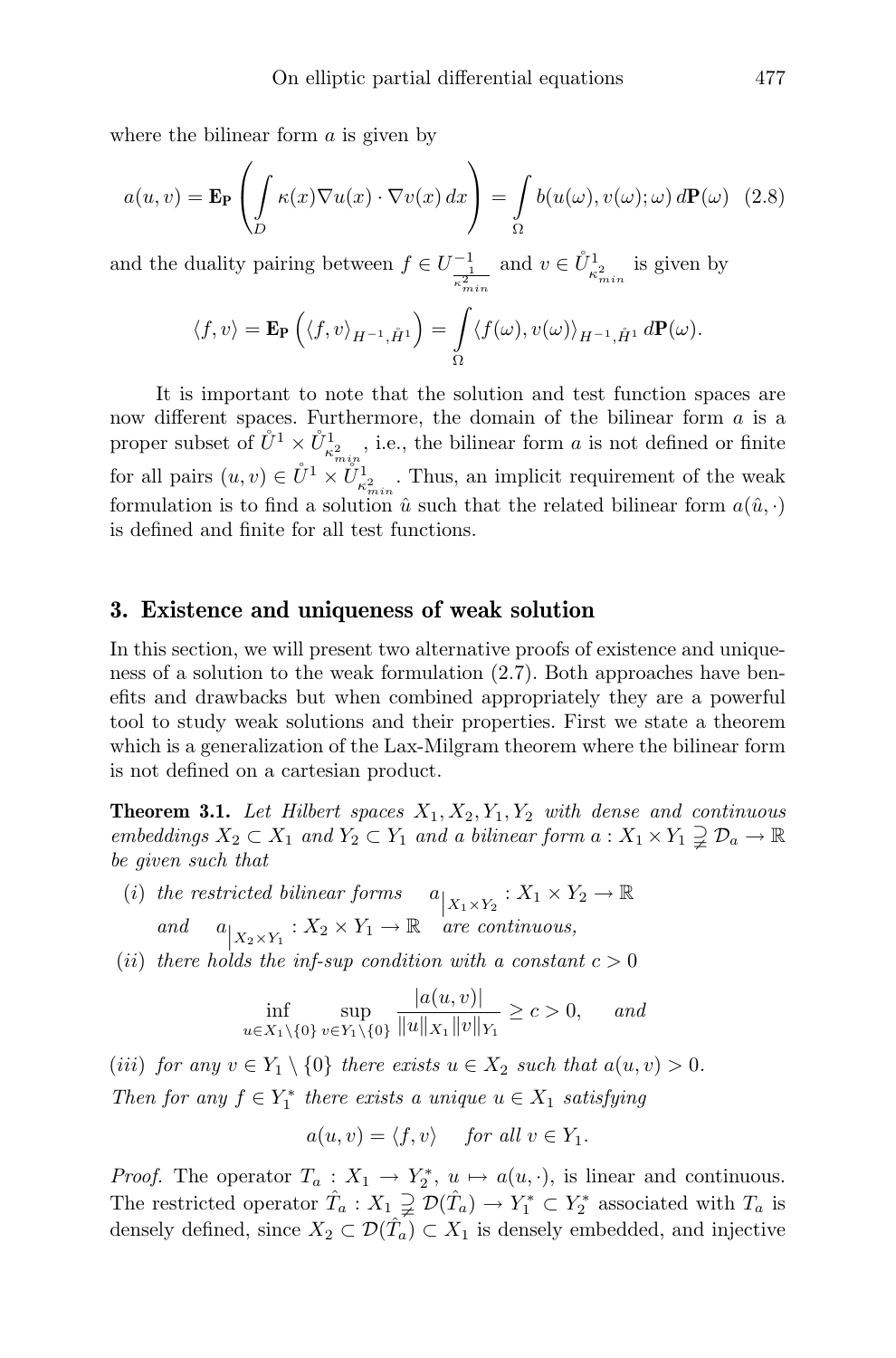and closed, because of the inf-sup condition  $(ii)$ . Therefore it follows with Banach's closed range theorem (see e.g. [17] p. 205) that

$$
\mathcal{R}(\hat{T}_a) = \mathcal{N}(\hat{T}_a^*)^{\perp}
$$

where  $\hat{T}_{a}^{*}$  is the adjoint operator of  $\hat{T}_{a}$ . Condition (*iii*) yields  $\mathcal{N}(\hat{T}_{a}^{*}) = \{0\},$ thus  $\mathcal{R}(\hat{T}_a) = Y_1^*$ , which completes the proof.

**Corollary 3.2.** For any  $f \in U_{\frac{1}{\kappa_{min}^2}}^{-1}$ there exists a unique  $\hat{u} \in \overset{\circ}{U}^1$  satisfying the stochastic weak formulation (2.7) and the estimate

$$
\|\hat{u}\|_{U^1}\leq C\|f\|_{U^{-1}_{\frac{1}{\kappa^2_{\min}}}}.
$$

*Proof.* The Hilbert spaces  $X_1 = \mathring{U}^1$ ,  $X_2 = \mathring{U}^1$ <sub> $\frac{\kappa_{max}^2}{\kappa_{min}^2}$ </sub>  $Y_1 = \mathring{U}_{\kappa^2_{min}}^{1}$  and  $Y_2 =$ 

 $\mathring{U}_{\kappa_{max}}^1$  and the bilinear form a defined in (2.8) satisfy all conditions in Theorem 3.1. The continuous and dense embeddings and the continuity of the bilinear forms  $a_{\left|\mathring{U}^1 \times \mathring{U}^1_{\kappa^2_{max}}\right|}$  $:\, \mathring{U}^1 \times \mathring{U}^1_{\kappa_{max}^2} \,\,\rightarrow\,\mathbb{R} \hspace{0.5cm} \text{and} \hspace{0.5cm} a_{\left|\mathring{U}^1_{\kappa_{max}^2} \times \mathring{U}^1_{\kappa_{min}^2}\right|} \,\, :$  $\kappa_{min}^2$  $a_{\big|\dot{U}^1_{\frac{\kappa^2_{max}}{2}}\times\mathring{U}^1_{\kappa^2_{min}}}\, :$ 

 $\mathring{U}^1_{\frac{\kappa^2_{max}}{\kappa^2_{min}}}$  $\times \mathring{U}^1_{\kappa^2_{min}} \to \mathbb{R}$  follow immediately from the definition of the spaces. To

verify the inf-sup condition  $(ii)$ , we define for  $u \in \mathring{U}^1$  the random variable  $v_R$ with values in  $\mathring{H}^1(D)$  by

$$
v_R := \begin{cases} \frac{u}{\kappa_{min}}, & \frac{\kappa_{max}}{\kappa_{min}} \le R, \\ 0, & \text{otherwise}, \end{cases}
$$

and denote by  $B_R$  the set

$$
B_R := \left\{ \omega \in \Omega \, : \, \frac{\kappa_{max}(\omega)}{\kappa_{min}(\omega)} \leq R \right\}.
$$

Thus we obtain  $v_R \in \mathring{U}_{\kappa^2_{min}}^1$ , since

$$
|v_R|^2_{U^1_{\kappa^2_{min}}} = \int\limits_{B_R} |u(\omega)|^2_{H^1(D)} d\mathbf{P}(\omega) \le |u|^2_{U^1} < \infty,
$$

and by assumption (2.2) on the coefficient  $\kappa$  there holds

$$
|a(u,v_R)| = \int_{D \times B_R} \frac{\kappa(x,\omega)}{\kappa_{min}(\omega)} |\nabla u(x,\omega)|^2 dx d\mathbf{P}(\omega) \ge \int_{B_R} |u(\omega)|^2_{H^1(D)} d\mathbf{P}(\omega).
$$

Since  $\mathbf{P}(\Omega \setminus \bigcup_{R>0} B_R) = 0$ , there exists for every  $\delta > 0$  a  $R > 0$  such that

$$
\int\limits_{B_R} |u(\omega)|^2_{H^1(D)} d\mathbf{P}(\omega) \ge (1-\delta)|u|^2_{U^1}
$$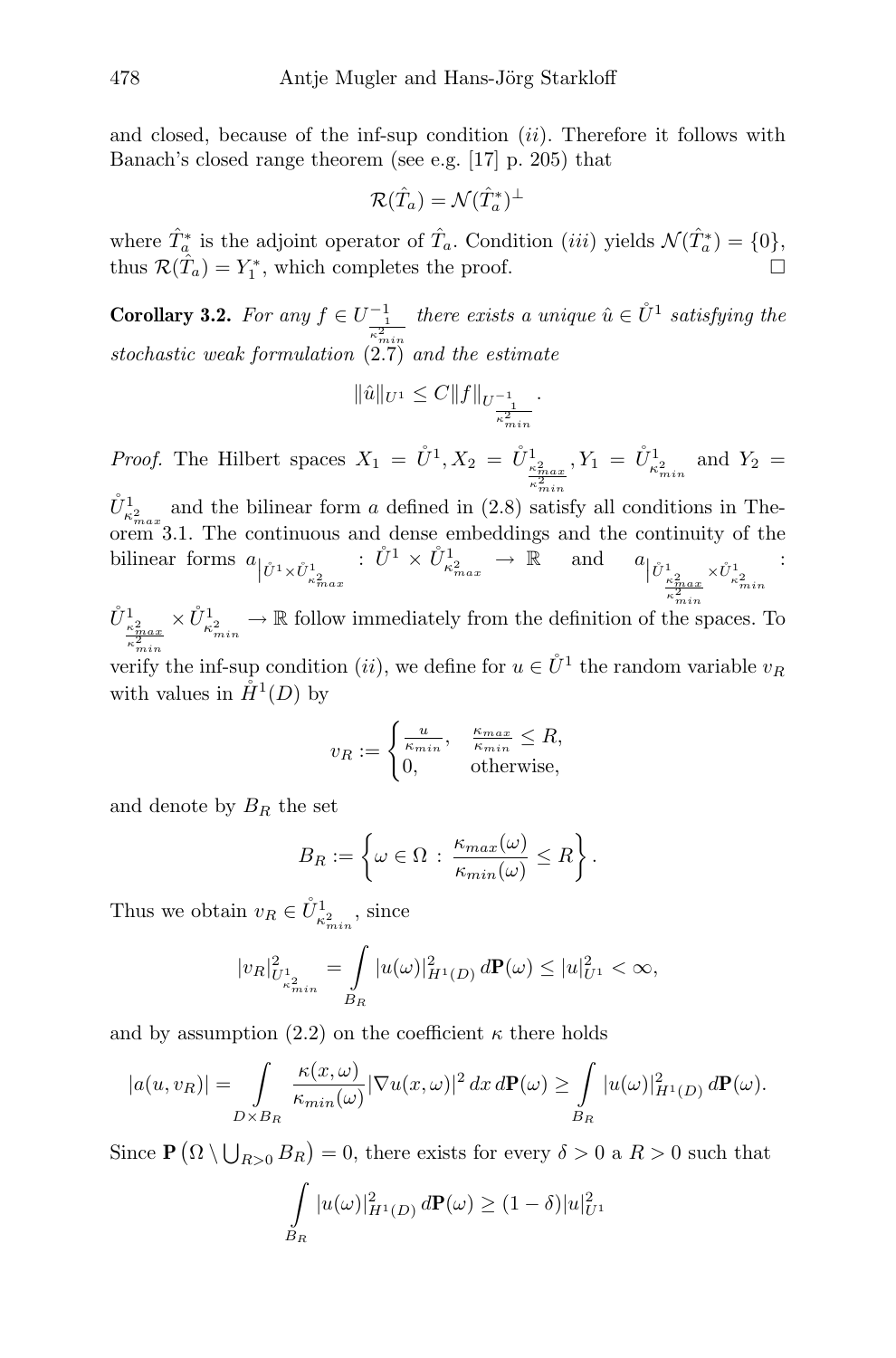and thus

$$
\sup_{v \in \mathring{U}^1_{\kappa_{min}^2} \backslash \{0\}} \frac{|a(u,v)|}{|v|_{U^1_{\kappa_{min}^2}}} \ge \frac{|a(u,v_R)|}{|v_R|_{U^1_{\kappa_{min}^2}}} \ge \frac{(1-\delta)|u|_{U^1}^2}{|u|_{U^1}} = (1-\delta)|u|_{U^1}.
$$

Because  $\delta > 0$  can be chosen arbitrarily the inf-sup condition holds with constant  $c = 1$ . Condition *(iii)* is satisfied, since for any  $v \in \mathring{U}_{\kappa_{min}^2}^1 \setminus \{0\}$  we can define

> $u_R := \begin{cases} v\kappa_{min}, & \frac{\kappa_{max}}{\kappa_{min}} \leq R, \\ 0 & \text{otherwise} \end{cases}$  $\sum_{k=1}^{\infty}$  and the set  $B_R$  as above,<br>0, otherwise,

which satisfies  $u_R \in \mathring{U}^1$  and  $a(u_R, v) > 0$  for R large enough. Hence, by<br>Theorem 3.1 the statement follows Theorem 3.1 the statement follows.

Obviously, Corollary 3.2 is also true for problems with other boundary conditions as long as the seminorm is a norm in the corresponding function spaces.

An alternative method to prove existence and uniqueness of the solution to Problem 2.4 where the coefficient  $\kappa$  is a lognormal random field, is given in the work of Gittelson [11]. For this special case it can be shown that the unique pathwise solution  $\tilde{u}$  is also the unique solution of the stochastic variational problem if it belongs to the solution space. Below we prove an analogous result for the more general assumptions (2.2) on the random coefficient.

**Theorem 3.3.** For  $f \in U_{\frac{1}{\kappa_{min}^2}}^{-1}$ the unique solution  $\tilde{u}$  of Problem 2.1 belongs to  $\mathring{U}^1$  and it solves also Problem 2.4. Furthermore, any solution  $\hat{u} \in \mathring{U}^1$  of Problem 2.4 is  $\sigma(f, \kappa)$ -measurable and there holds

$$
\hat{u}(x,\omega) = \tilde{u}(x,\omega) \quad a.e. \text{ and } a.s.
$$

*Proof.* Recalling that  $f \in U_{\frac{1}{\kappa_{min}^2}}^{-1}$ and utilizing the estimate (2.6) we obtain

$$
\|\tilde{u}\|_{U^1}^2 = \mathbf{E}_{\mathbf{P}} \|\tilde{u}\|_{H^1(D)}^2 \leq C^2 \mathbf{E}_{\mathbf{P}} \frac{\|f\|_{H^{-1}(D)}^2}{\kappa_{min}^2} = C^2 \|f\|_{U^{-1}_{\frac{1}{\kappa_{min}^2}}}^2 < \infty.
$$

Since  $\tilde{u}$  satisfies equation (2.3), there holds for all  $v \in \mathring{U}_{\kappa_{min}^2}^1$ 

$$
b(\tilde{u}(\omega), v(\omega); \omega) = \langle f(\omega), v(\omega) \rangle_{H^{-1}, \mathring{H}^1} \quad \text{a.s.}
$$

Taking the expectation yields  $a(\tilde{u}, v) = \langle f, v \rangle$  for all  $v \in \mathring{U}_{\kappa^2_{min}}^1$  and hence  $\tilde{u}$ solves Problem 2.4. Now, we consider a random variable  $\hat{u} \in \mathring{U}^1$  satisfying

$$
a(\hat{u}, v) = \langle f, v \rangle
$$
 for all  $v \in \mathring{U}_{\kappa_{min}^2}^1$ .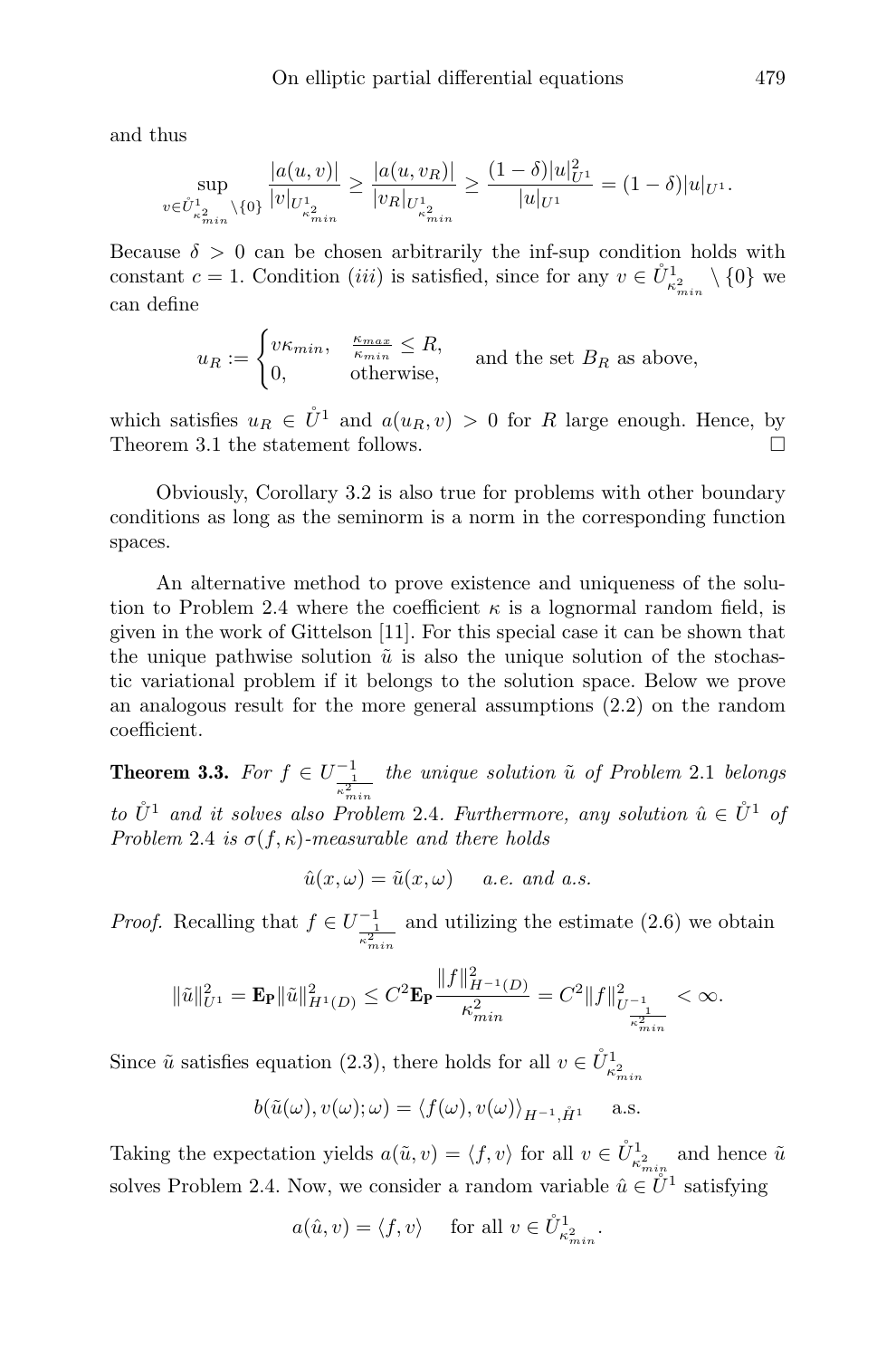Then we define for  $w \in \mathring{H}^1(D)$  and  $A \in \mathfrak{A}$  the functions  $v_{w,A}(x,\omega) :=$  $w(x) \frac{\mathbf{1}_A(\omega)}{\kappa_{min}(\omega)}$  $\frac{1_A(\omega)}{\kappa_{min}(\omega)}$ . It follows  $v_{w,A} \in \mathring{U}_{\kappa_{min}^2}^1$  and we get

$$
\mathbf{E}_{\mathbf{P}} \frac{\mathbf{1}_A}{\kappa_{min}} b(\hat{u}, w; \cdot) = a(\hat{u}, v_{w, A}) = \langle f, v_{w, A} \rangle = \mathbf{E}_{\mathbf{P}} \frac{\mathbf{1}_A}{\kappa_{min}} \langle f, w \rangle_{H^{-1}, \mathring{H}^1}.
$$

Since  $A \in \mathfrak{A}$  can be chosen arbitrarily this implies for any  $w \in \mathring{H}^1(D)$ 

$$
b(\hat{u}(\omega), w; \omega) = \langle f(\omega), w \rangle_{H^{-1}, \mathring{H}^1} \quad \text{ a.s.}
$$

Hence, the random variable  $\hat{u}$  with values in  $\mathring{H}^1(D)$  solves problem (2.4) and since its solution is almost surely unique and  $\sigma(f, \kappa)$ -measurable (cf. Lemma 2.3), there holds

$$
\hat{u}(x,\omega) = \tilde{u}(x,\omega)
$$
 a.e. and a.s.,

i.e., the random variable  $\hat{u}$  is measurable with respect to the  $\sigma$ -algebra  $\sigma(f, \kappa)$ .  $\Box$ 

### 4. Stochastic Galerkin discretization

Let  $\xi := (\xi_i)_{i \in I_{\xi}}$  with index set  $I_{\xi} \subseteq \mathbb{N}$  be a sequence of real-valued so called "basic" random variables, such that there are measurable functions  $\kappa_{\xi}, f_{\xi}: D \times \mathbb{R}^{|I_{\xi}|} \to \mathbb{R}$  satisfying

$$
\kappa(x,\omega) = \kappa_{\xi}(x,\xi(\omega))
$$
 and  $f(x,\omega) = f_{\xi}(x,\xi(\omega))$  a.e. and a.s.

Thereby the index set  $I_{\xi}$  can be finite, i.e.,  $I_{\xi} = \{1, ..., M\}, M \in \mathbb{N}$ , or the set of the natural numbers, i.e.,  $I_{\xi} = \mathbb{N}$ . Sequences of basic random variables can be obtained with the help of Karhunen-Loève expansions (see e.g.  $[12]$ ) or other series expansions (see e.g. [10]) of the input data.

Then according to Theorem 3.3 the solution  $\hat{u}$  of variational formulation (2.7) belongs to  $L^2(\Omega, \sigma(\xi), \mathbf{P}; \mathring{H}^1(D))$  since  $\kappa$  and  $f$  are  $\sigma(\xi)$ -measurable. In the following we assume that the random variable  $\xi = (\xi_i)_{i \in I_{\xi}}$  on the probability space  $(\Omega, \mathfrak{A}, \mathbf{P})$  has the distribution  $F_{\xi}^{\mathbf{P}}$  and that any  $\xi_i, i \in I_{\xi}$ , possesses finite moments of arbitrary order, i.e.,  $\mathbf{E}_{\mathbf{P}}|\xi_i|^n < \infty$ ,  $n \in \mathbb{N}$ , and a continuous distribution function  $F_{\xi_i}^{\mathbf{P}}$ .

In order to apply the Stochastic Galerkin Method we define the space

$$
U_{N,K,p}:=U_p\otimes U_{N,K}\subset\mathring{U}^1
$$

which serves as solution space for the Stochastic Galerkin approximation. The space  $U_p$  is a finite-dimensional subspace of  $\mathring{H}^1(D)$  obtained by a uniform p version of the Finite Element Method and  $U_{N,K}$  is a finite-dimensional subspace of  $L^2(\Omega, \sigma(\xi_1, \ldots, \xi_K), \mathbf{P}) \subseteq L^2(\Omega, \sigma(\xi), \mathbf{P})$  with  $\{1, \ldots, K\} \subseteq I_{\xi}$ . Since we want to use generalized polynomial chaos (see e.g. [15, 16]), i.e. polynomials in the underlying basic random variables  $\xi$ , we construct the finite dimensional space  $U_{N,K}$  as follows,

$$
U_{N,K} := \operatorname{span}\left\{\xi^{\alpha} := \prod_{i \in I_{\xi}} \xi_i^{\alpha_i}, \ \alpha \in \Lambda_{N,K}\right\}.
$$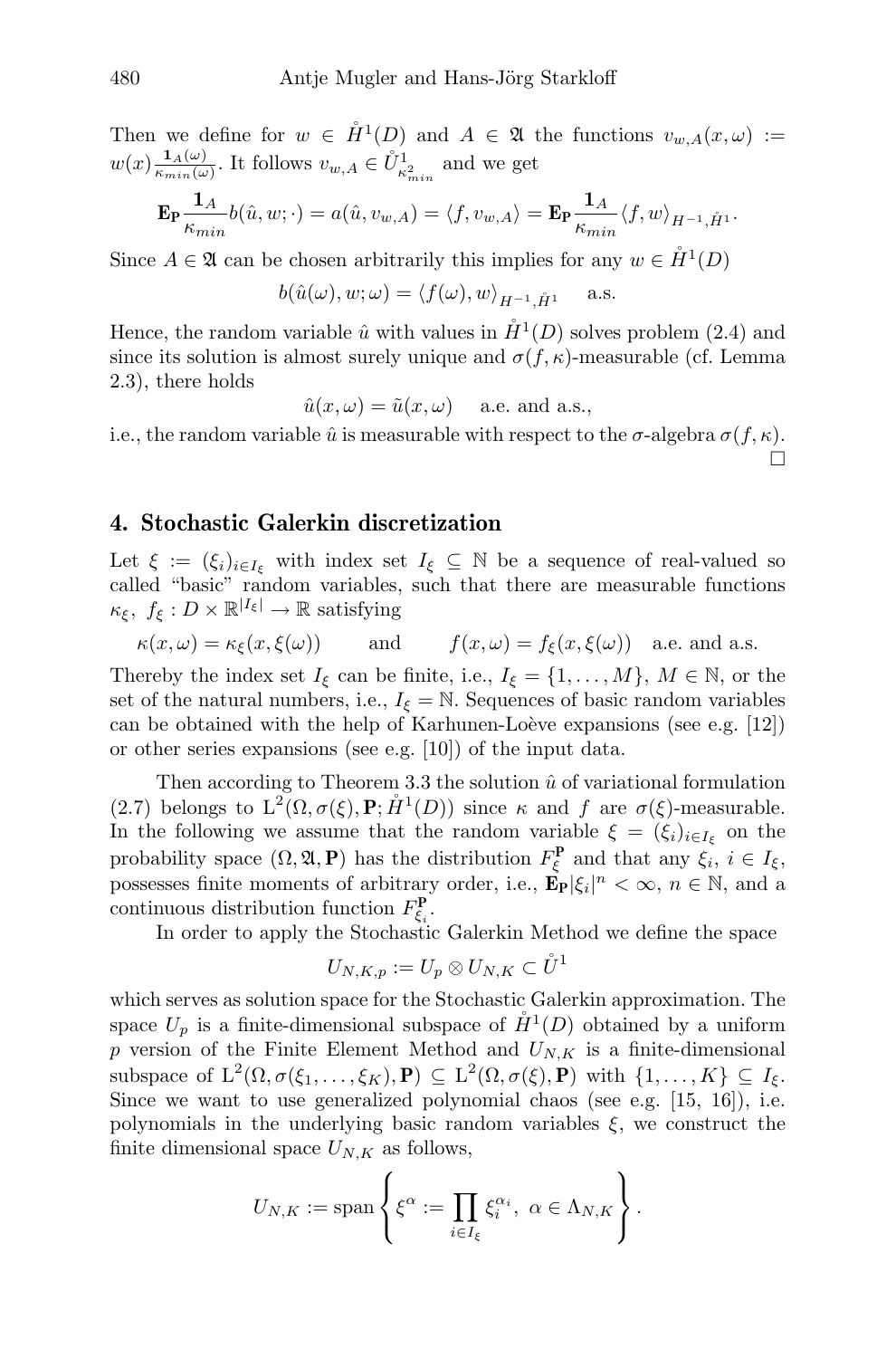We choose the index set

 $\Lambda_{N,K} \subset \Lambda := \{ \alpha \in \mathbb{N}_0^{|I_{\xi}|} : \alpha \text{ has only finitely many non-zero entries} \}$ such that the total degree of the multivariate polynomials is bounded,

$$
\Lambda_{N,K} = \{ \alpha \in \Lambda \, : \, \alpha_i = 0 \,\,\forall \,\, i > K, \,\, |\alpha| \le N \,\}, \qquad |\alpha| := \sum_{i \in I_{\xi}} \alpha_i.
$$

As discretized test function space we choose

$$
V_{N,K,p} := \left\{ \frac{u}{\kappa_{min}} : u \in U_{N,K,p} \right\}.
$$

Then for a given  $f \in U^{-1}_{\frac{1}{\kappa_{min}^2}}$ the discrete version of the weak formulation (2.7) reads as follows:

**Problem 4.1 (Discrete Weak Formulation).** Find  $\hat{u}_{N,K,p} \in U_{N,K,p}$ , such that

$$
a(\hat{u}_{N,K,p}, v) = \langle f, v \rangle \quad \text{for all } v \in V_{N,K,p}.
$$
 (4.1)

The existence of a unique Stochastic Galerkin solution  $\hat{u}_{N,K,p} \in U_{N,K,p}$ to problem (4.1) can be proved under the assumptions in the following lemma.

**Lemma 4.2.** If  $\frac{\kappa_{max}^2}{\kappa_{min}^2} \in L^r(\Omega, \mathfrak{A}, \mathbf{P})$  for some  $r > 1$  then for any  $f \in U_{\frac{1}{\kappa_{min}^2}}^{-1}$ there exists a unique  $\hat{u}_{N,K,p} \in U_{N,K,p}$  such that

$$
a(\hat{u}_{N,K,p}, v) = \langle f, v \rangle \quad \text{for all } v \in V_{N,K,p}.
$$

Proof. The result follows from Theorem 3.1 with the Hilbert spaces

$$
X_1 = U_{N,K,p} \subset \mathring{U}^1, \qquad X_2 = U_{N,K,p} \subset \mathring{U}^1_{\frac{\kappa^2_{max}}{\kappa^2_{min}}},
$$
  

$$
Y_1 = V_{N,K,p} \subset \mathring{U}^1_{\kappa^2_{min}} \quad \text{and} \quad Y_2 = V_{N,K,p} \subset \mathring{U}^1_{\kappa^2_{max}}
$$

due to  $\frac{\kappa_{max}^2}{\kappa_{min}^2} \in L^r(\Omega, \mathfrak{A}, \mathbf{P})$  for some  $r > 1$  and a discrete version of the inf-sup condition for the bilinear form  $a$ .

Now, we want to investigate the approximation error of this Stochastic Galerkin solution  $\hat{u}_{N,K,p}$ . Employing the discrete inf-sup condition we get a quasi-optimal result for the Galerkin solution, i.e., the error can be bounded by a best approximation error in another – a stronger – norm.

**Lemma 4.3.** If  $\frac{\kappa_{max}^2}{\kappa_{min}^2} \in L^r(\Omega, \mathfrak{A}, \mathbf{P})$  for some  $r > 1$  and  $\hat{u} \in \mathring{U}_{\frac{\kappa_{max}^2}{\kappa_{min}^2}}^1$ then the

following estimate holds

$$
|\hat{u} - \hat{u}_{N,K,p}|_{U^1} \leq \tilde{C} \inf_{z \in U_{N,K,p}} |\hat{u} - z|_{U^1_{\frac{\kappa_{max}^2}{\kappa_{min}^2}}}
$$

with a constant  $\widetilde{C} > 0$  (independent of N, K and p) for the solutions  $\hat{u}$  and  $\hat{u}_{N,K,p}$  of the weak formulation (2.7) and the discrete weak formulation (4.1), respectively.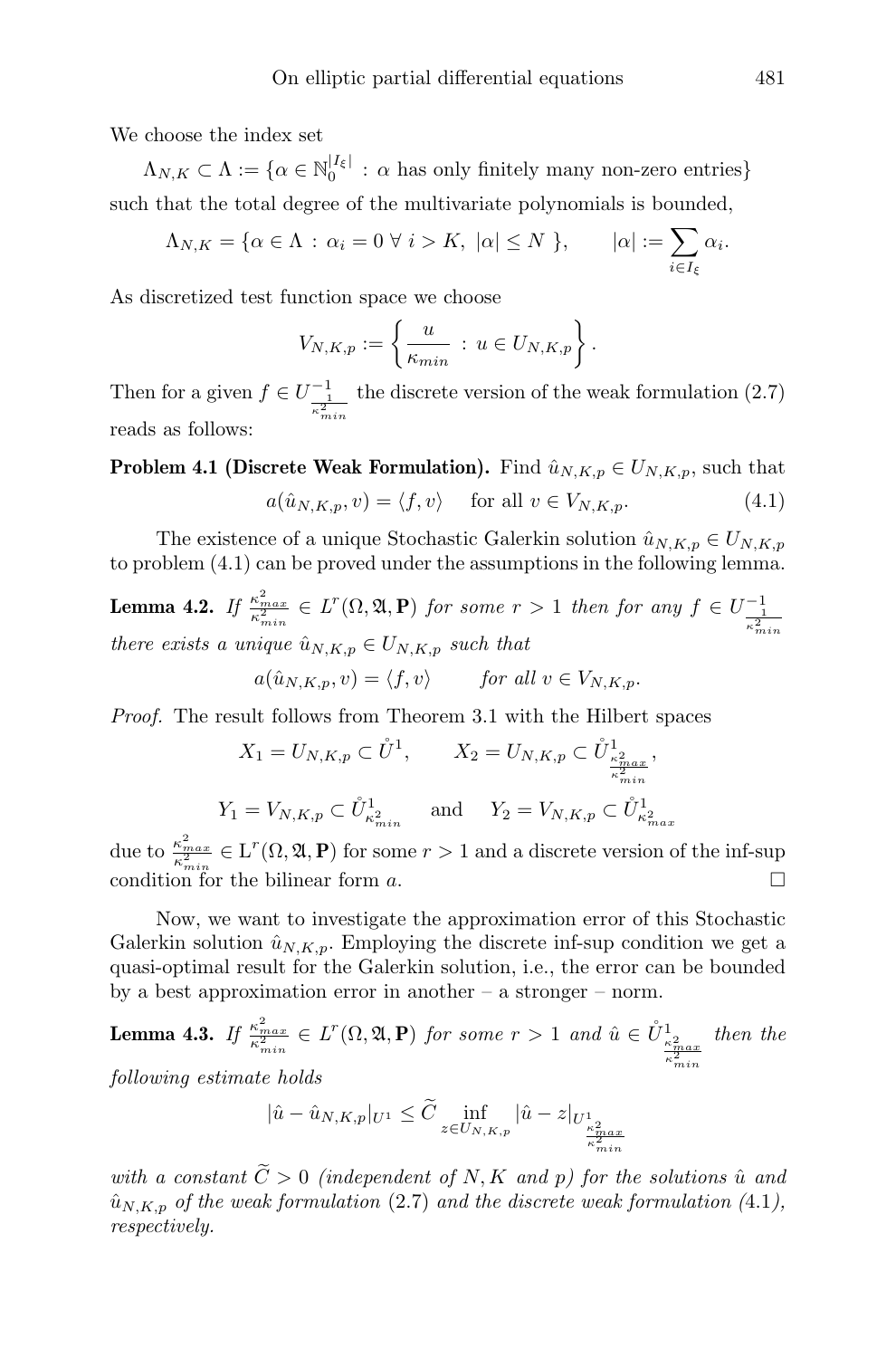*Proof.* Utilizing  $a(\hat{u} - z, v) = a(\hat{u}_{N,K,p} - z, v)$  for all  $v \in V_{N,K,p}$  and the discrete inf-sup condition we obtain

$$
|\hat{u} - \hat{u}_{N,K,p}|_{U^{1}} \leq |\hat{u} - z|_{U^{1}} + |\hat{u}_{N,K,p} - z|_{U^{1}}\leq |\hat{u} - z|_{U^{1}} + |\hat{u} - z|_{U^{1}_{\frac{\kappa_{max}^2}{\kappa_{min}^2}}} \leq 2|\hat{u} - z|_{U^{1}_{\frac{\kappa_{max}^2}{\kappa_{min}^2}}}
$$
\nfor all  $z \in U_{N,K,p}$ .

Consequently we measure the error in the stronger  $U^1_{\frac{\kappa_{max}^2}{\kappa_{min}^2}}$ -norm and we assume the following.

Assumption 4.4. Let  $q := \mathbf{E}_{\mathbf{P}} \frac{\kappa_{max}^2}{\kappa_{min}^2} < \infty$  and assume  $\frac{\kappa_{max}^2}{\kappa_{min}^2}$  is  $\sigma(\xi)$ -measurable, i.e., there exists a measurable transformation t $\frac{k_{max}^2}{\sigma^2}$  $\kappa_{min}^2$  $: \mathbb{R}^{|I_{\xi}|} \to \mathbb{R}^+$  with  $\frac{\kappa_{max}^2}{\kappa_{min}^2} =$  $t_{\frac{\kappa_{max}^2}{2}}$  $\kappa_{min}^2$  $(\xi).$ 

Then the measure **Q** with  $d\mathbf{Q} = \frac{1}{q} \kappa_{max}^2 \kappa_{min}^{-2} d\mathbf{P}$  is a probability measure. q In the following we consider the function spaces  $U_{\mathbf{Q}}^m$  and  $\mathring{U}_{\mathbf{Q}}^m$  instead of  $U_{\frac{\kappa_{max}^2}{\kappa_{min}^2}}^m$ and  $\mathring{U}^m_{\frac{\kappa_{max}^2}{\kappa_{min}^2}}$ ,  $m \in \mathbb{Z},$  which coincide with  $U^m_{\frac{\kappa^2_{max}}{\kappa^2_{min}}}$ and  $\mathring{U}^m_{\frac{\kappa^2_{max}}{\kappa^2_{min}}}$ but are much easier to handle due to the corresponding probability space  $(0, \mathfrak{A}, \mathbf{Q})$  at hand.

**Corollary 4.5.** If  $\frac{\kappa_{max}^2}{\kappa_{min}^2} \in L^r(\Omega, \mathfrak{A}, \mathbf{P})$  for some  $r > 1$  and Assumption 4.4 is fulfilled there holds for  $\hat{u} \in \mathring{U}_{\mathbf{Q}}^1$  with a suitable constant  $C > 0$  (independent of  $N, K$  and  $p$ )

$$
|\hat{u} - \hat{u}_{N,K,p}|_{U^1} \le C \inf_{z \in U_{N,K,p}} |\hat{u} - z|_{U^1_{\mathbf{Q}}} \tag{4.2}
$$

for the solutions  $\hat{u}$  and  $\hat{u}_{N,K,p}$  of the corresponding weak formulation (2.7) and discrete weak formulation (4.1).

Proof. This result follows immediately from Lemma 4.3 and Assumption 4.4.  $\Box$ 

By choosing a suitable  $z \in U_{N,K,p}$  and applying the triangle inequality to the right-hand side of (4.2) we can identify different sources of the approximation error. To see this, we introduce some notations: We denote by

$$
\Pi_{\hat{U}^1_{\mathbf{Q},N,K,p}}: \hat{U}_{\mathbf{Q}}^1 \to U_{N,K,p}
$$
 the orthogonal projection onto  $U_{N,K,p}$ , and by

$$
\Pi_{\mathring{U}_{\mathbf{Q},N,K}^1} : \mathring{U}_{\mathbf{Q}}^1 \to \mathring{H}^1(D) \otimes U_{N,K}
$$

the orthogonal projection onto  $\mathring{H}^1(D) \otimes U_{N,K}$ ,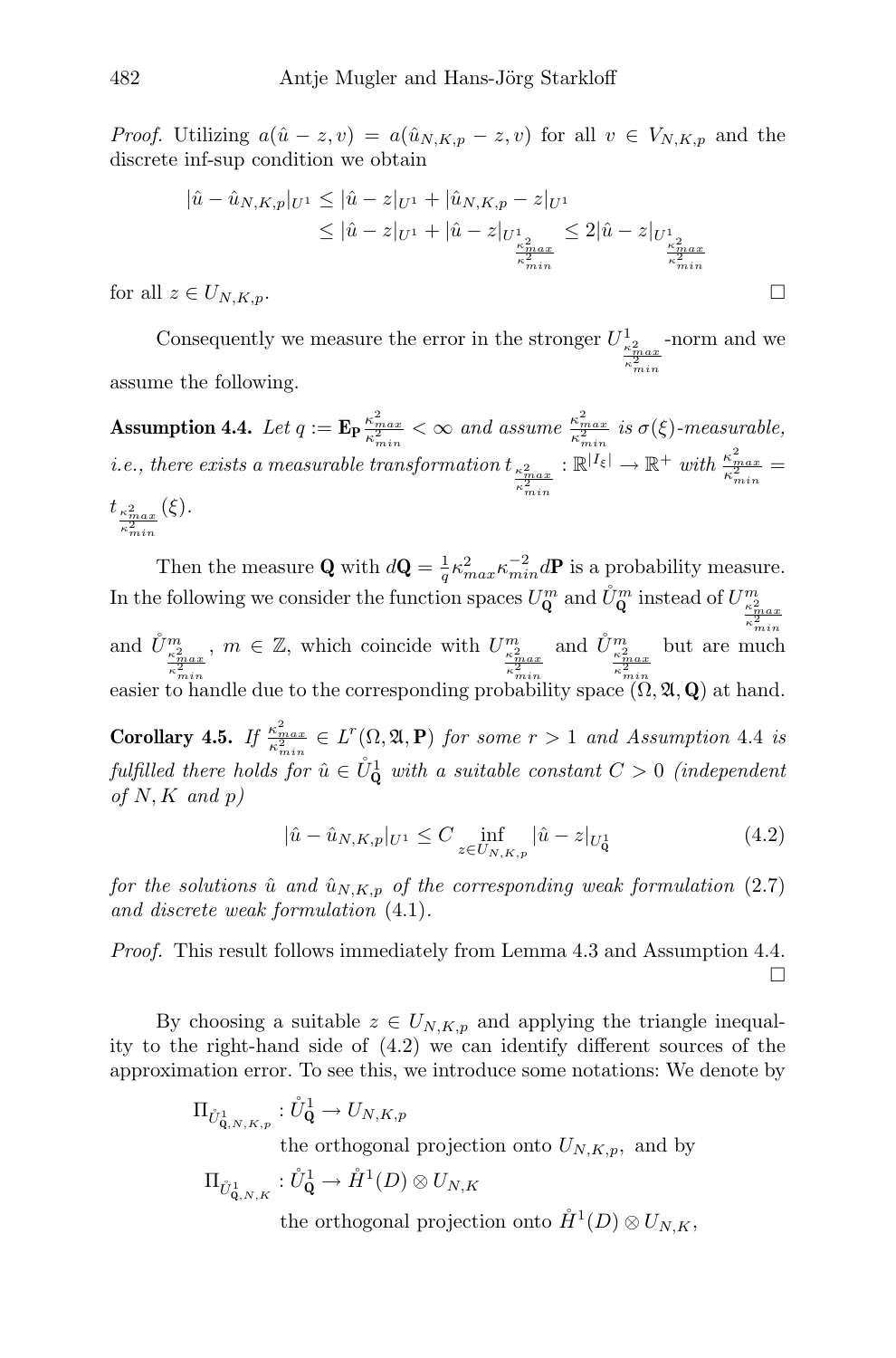both with respect to the  $U^1_{\mathbf{Q}}$ -norm. Assuming  $\hat{u} \in \mathring{U}^1_{\mathbf{Q}}$  the approximation error of the Stochastic Galerkin approximation to the exact solution can be estimated using (4.2) with  $z = \prod_{\hat{U}_{\mathbf{Q},N,K,p}}$ as

$$
|\hat{u} - \hat{u}_{N,K,p}|_{U^1} \le C \left[ |\hat{u} - \Pi_{\hat{U}_{\mathbf{Q},N,K}^1} \hat{u}|_{U_{\mathbf{Q}}^1} + |\Pi_{\hat{U}_{\mathbf{Q},N,K}^1} \hat{u} - \Pi_{\hat{U}_{\mathbf{Q},N,K,p}^1} \hat{u}|_{U_{\mathbf{Q}}^1} \right].
$$
 (4.3)

Hence this error has two components, namely an approximation error due to discretizing in the stochastic dimension and an approximation error due to discretizing in the spatial dimension.

The spatial approximation error can be bounded using standard arguments from the theory of Finite Element Methods (FEMs). Here, we have employed a p version of the FEM (see e.g. [2]). Under the assumptions of Corollary 2.2 in [2] there holds the following.

**Corollary 4.6.** If  $\frac{\kappa_{max}^2}{\kappa_{min}^2} \in L^r(\Omega, \mathfrak{A}, \mathbf{P})$  for some  $r > 1$  and Assumption 4.4 is satisfied then for  $\hat{u} \in U_{\frac{\kappa_{max}^2}{\kappa_{min}^3}}^{\hbar}$  $\cap \mathring{U}_{\mathbf{Q}}^1$  with constant  $\widetilde{C} > 0$  (independent of N,  $K, p \text{ and } \hat{u}$  there holds

$$
|\Pi_{\mathring{U}^1_{\mathbf{Q},N,K}}\hat{u}-\Pi_{\mathring{U}^1_{\mathbf{Q},N,K,p}}\hat{u}|_{U^1_{\mathbf{Q}}}\leq \widetilde{C}p^{-(k-1)}\|\hat{u}\|_{U^k_{\frac{\kappa_{max}}{\kappa^3_{min}}}}.
$$

Proof. From Corollary 2.2 in [2] it follows

$$
\sqrt{\kappa_{min}(\omega)} \left| \Pi_{\mathring{U}^1_{\mathbf{Q},N,K}} \hat{u}(\omega) - \Pi_{\mathring{U}^1_{\mathbf{Q},N,K,p}} \hat{u}(\omega) \right|_{H^1(D)} \leq \widetilde{C} p^{-(k-1)} \|\hat{u}(\omega)\|_{H^k(D)}
$$

with a constant  $\widetilde{C}$  independent of  $N, K, p, \omega \in \Omega$  and  $\hat{u}$ . Squaring and taking the expectation  $\mathbf{E}_{\mathbf{Q}}$  with respect to  $\mathbf{Q}$  leads to

$$
\mathbf{E}_{\mathbf{Q}}\left|\Pi_{\mathring{U}_{\mathbf{Q},N,K}^1}\hat{u} - \Pi_{\mathring{U}_{\mathbf{Q},N,K,p}^1}\hat{u}\right|^2_{H^1(D)} \leq \widetilde{C}^2 p^{-2(k-1)} \mathbf{E}_{\mathbf{Q}} \frac{\|\hat{u}\|_{H^k(D)}^2}{\kappa_{min}}.
$$

We note that analogous results to Corollary 4.6 can be obtained for  $h$ or  $h-p$  versions of the FEM by using Theorem 2.1 in [2].

The first term on the right-hand side of inequality (4.3) can be estimated with the help of generalized polynomial chaos expansions. In view of Assumption 4.4 the random variable  $\xi = (\xi_i)_{i \in I_{\xi}}$  as a random variable on the probability space  $(\Omega, \mathfrak{A}, \mathbf{Q})$  has the distribution  $F_{\xi}^{\mathbf{Q}}(dy) = \frac{1}{q} t_{\frac{\kappa_{max}^2}{2}}$  $\overline{\kappa_{min}^2}$  $(y)F_{\xi}^{\mathbf{P}}(dy).$ 

Assuming  $\mathbf{E}_{\mathbf{Q}}|\xi_i|^n < \infty$  for all  $i \in I_{\xi}$  and  $n \in \mathbb{N}$  the multivariate orthonormal polynomials  $\{q_\alpha(\xi), \alpha \in \Lambda\}$  in  $L^2(\Omega, \mathfrak{A}, \mathbf{Q})$  exist. Hence, in order to expand any random variable  $u \in L^2(\Omega, \sigma(\xi), \mathbf{Q}; \mathring{H}^1(D))$  in this generalized polynomial chaos the polynomials  $\{q_\alpha(\xi), \ \alpha \in \Lambda\}$  have to be dense in  $L^2(\Omega, \sigma(\xi), \mathbf{Q})$ . Some necessary conditions to establish this property are discussed in [8]. If the polynomials lie dense and  $\hat{u} \in L^2(\Omega, \sigma(\xi), \mathbf{Q}; \mathring{H}^1(D))$  then the solution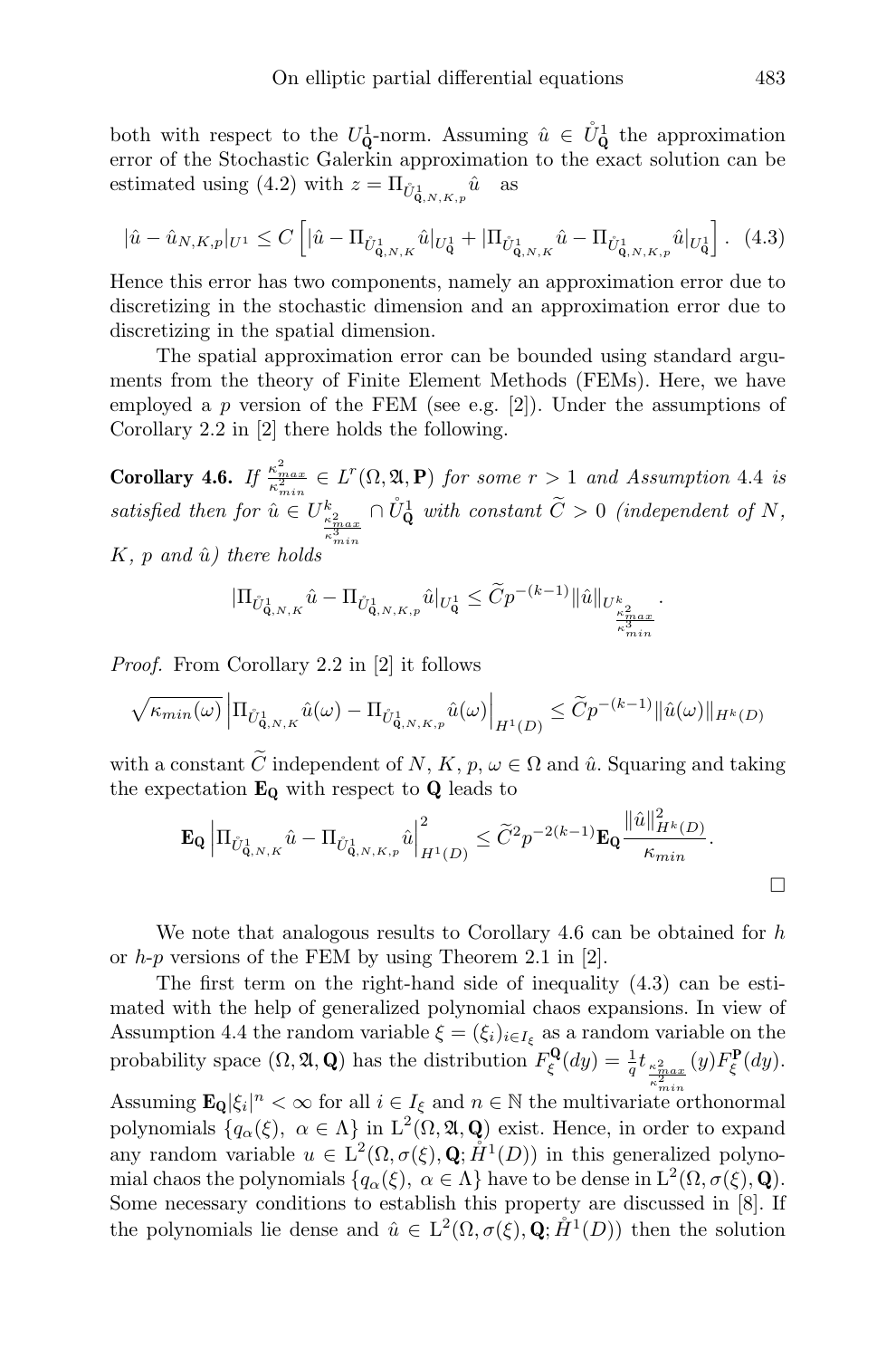possesses a generalized polynomial chaos expansion  $\{q_\alpha(\xi), \alpha \in \Lambda\}$ , i.e.,

$$
\hat{u}(x,\omega) = \sum_{\alpha \in \Lambda} \hat{u}_{\alpha}(x) q_{\alpha}(\xi(\omega)), \quad \text{where} \quad \hat{u}_{\alpha}(x) = \mathbf{E}_{\mathbf{Q}} \hat{u}(x) q_{\alpha}(\xi).
$$

Furthermore, the projection  $\Pi_{\hat{U}_{\mathbf{Q},N,K}^1}$  is given by the truncated expansion

$$
\Pi_{\mathring{U}^1_{\mathbf{Q},N,K}}\hat{u}(x,\omega)=\sum_{\alpha\in\Lambda_{N,K}}\hat{u}_{\alpha}(x)q_{\alpha}(\xi(\omega)).
$$

**Corollary 4.7.** If the polynomials  $\{q_\alpha(\xi), \alpha \in \Lambda\}$  are dense in  $L^2(\Omega, \sigma(\xi), \mathbf{Q})$ and  $\hat{u} \in \mathring{U}_{\mathbf{Q}}^1$  then the approximation error

$$
|\hat{u} - \Pi_{\hat{U}_{\mathbf{Q},N,K}^1} \hat{u}|_{U_{\mathbf{Q}}^1} \to 0 \quad (K, N \to \infty).
$$

*Proof.* The multivariate polynomials  $\{q_{\alpha}(\xi), \alpha \in \Lambda\}$  form an orthonormal basis of  $L^2(\Omega, \sigma(\xi), \mathbf{Q})$  because they are dense in  $L^2(\Omega, \sigma(\xi), \mathbf{P})$ . Since the weak solution  $\hat{u}$  is  $\sigma(\xi)$ -measurable (according to Theorem 3.3) and

$$
\bigcup_{N\geq 0,\ K\geq 1}\Lambda_{N,K}=\Lambda
$$

there holds that  $\hat{u}_{\mathbf{q},N,K} \hat{u} \to \hat{u} \quad \text{in } \hat{U}_{\mathbf{Q}}^1 \text{ for } K \to \infty, \ N \to \infty.$ 

Hence in view of Corollary 4.6 and Corollary 4.7 the approximation error  $|\hat{u} - \hat{u}_{N,K,p}|_{U^1}$  converges to zero if the solution  $\hat{u} \in U^2_{\frac{\kappa^2}{2} m a x} \cap \mathring{U}^1_{\mathbf{Q}}$  and  $\kappa_{min}^3$ the orthonormal polynomials  $\{q_\alpha(\xi), \alpha \in \Lambda\}$  are complete in  $L^2(\Omega, \sigma(\xi), \mathbf{Q})$ .

#### 5. Numerical example

Now, we turn to a specific application, namely the approximation of the solution of an one-dimensional differential equation with random data. Consider the boundary value problem

$$
-(\kappa(x,\omega)u'(x,\omega))' = f(x), \quad x \in (0,1), \ \omega \in \Omega
$$

$$
u(0,\omega) = 0, \quad \omega \in \Omega
$$

$$
\kappa(1,\omega)u'(1,\omega) = F, \quad \omega \in \Omega
$$

where forcing  $f \in H^{-1}(D)$  is a deterministic function, F a given constant and  $\kappa$  a strongly measurable random variable in  $L^{\infty}(D)$  satisfying

$$
0 < \kappa_{\min}(\omega) \le \kappa(x,\omega) \le \kappa_{\max}(\omega) < \infty \quad \text{a.e. and a.s.}
$$

for some real-valued random variables  $\kappa_{min}$  and  $\kappa_{max}$ . Then the exact solution is given by

$$
u(x,\omega) = \int_{0}^{x} \frac{1}{\kappa(y,\omega)} \left( F + \int_{y}^{1} f(z) dz \right) dy.
$$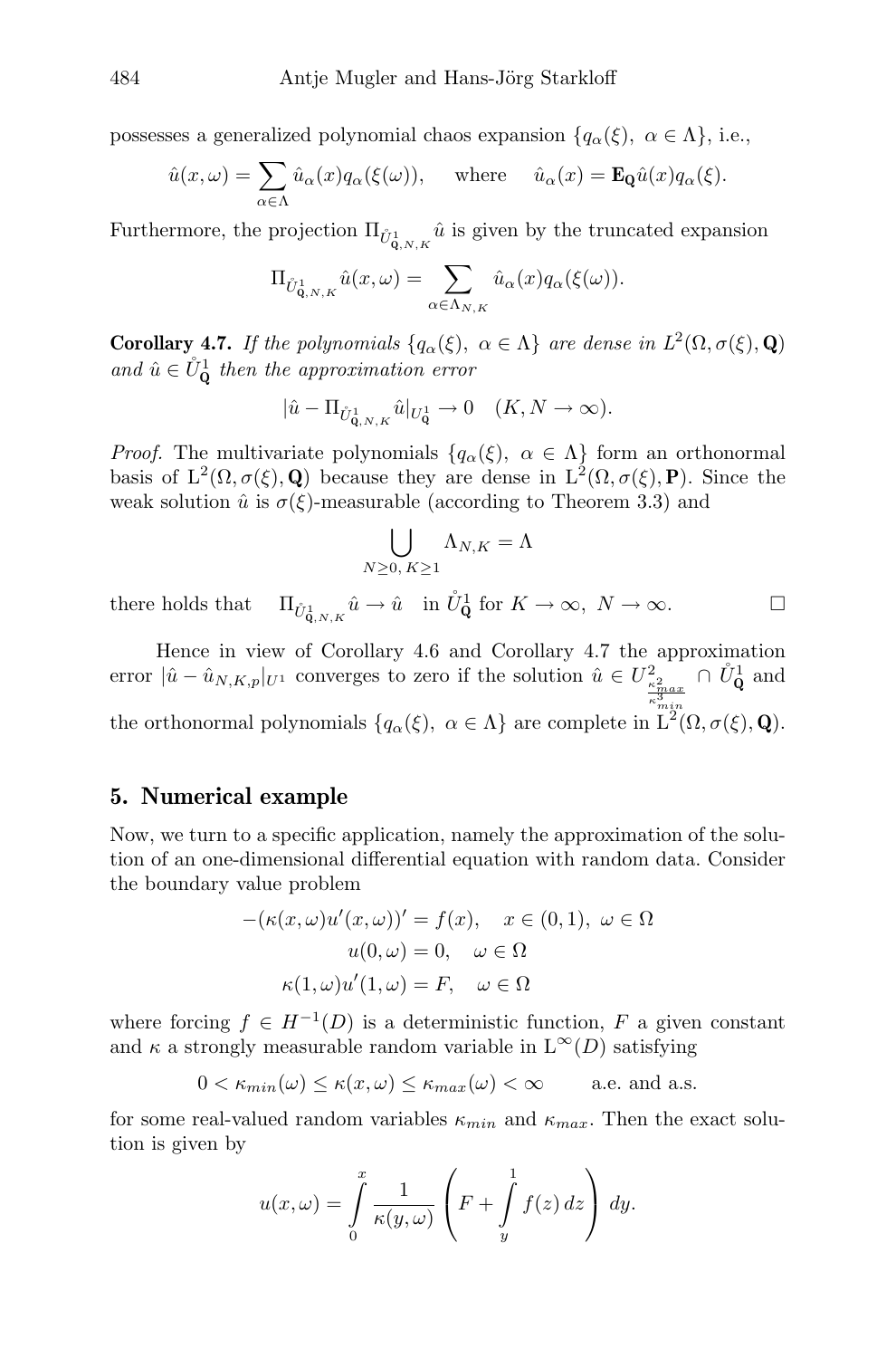If the coefficient  $\kappa$  is modeled as an exponential function of the absolute value of one standard Gaussian distributed random variable, that is,

$$
\kappa(x,\omega) := \exp(|\zeta(\omega)|x) \quad \text{ with } \zeta \sim \mathcal{N}(0,1)
$$

then  $\kappa$  is bounded by

$$
0 < 1 \le \kappa(x, \omega) \le \exp(|\zeta(\omega)|) < \infty \quad \text{a.e. and a.s.}
$$

The random variable  $\kappa_{max}^2/\kappa_{min}^2 = \exp(2|\zeta|)$  is in  $L^r(\Omega, \mathfrak{A}, \mathbf{P})$  for all  $r \geq 1$ . As basic random variable we choose the standard Gaussian distributed random variable  $\zeta$ , i.e.,  $\xi = \zeta$ , and employ the Stochastic Galerkin Method using orthonormal polynomials, i.e. polynomial chaos, in ξ. Figure 1 shows the rel-



FIGURE 1. Relative errors of mean (left) and second moment (right) of the Stochastic Galerkin approximation to the solution with  $f \equiv 1$  and  $F = 1$  using polynomials of different orders in  $\xi$ .

ative errors of the mean and second-order moment of the Stochastic Galerkin approximation to the exact solution as a function of the spatial variable  $x$ . Thereby we have chosen the forcing  $f \equiv 1$  and the boundary value  $F = 1$  and we use a p version of the Finite Element Method, precisely, a single Gauss-Lobatto-Legendre spectral finite element of degree  $p = 20$  for the spatial discretization. In the stochastic dimension we use orthonormal polynomials in  $\xi$  up to degree 5, 10, 15 and 20. Obviously, the error decays, which agrees with the theory developed in Section 4. On the other hand it is also possible to choose as basic random variable  $\eta = |\zeta|$ , a chi-distributed random variable with one degree of freedom. Thus, we can use orthonormal polynomials, i.e. generalized polynomial chaos, in  $\eta$  within the Stochastic Galerkin Method, in particular orthonormal polynomials in  $\eta$  up to degree 2 and 5. In the spatial dimension we again use a single Gauss-Lobatto-Legendre spectral finite element of degree  $p = 20$ . In Figure 2 we observe that the associated relative errors of the mean and second-order moment tend to zero much faster than for the standard Gaussian basic random variable  $\xi$ . Notably, we obtain much better approximation results by using polynomials up to order 2 and 5 in  $\eta = |\zeta|$  as compared to polynomials up to order 20 in  $\xi = \zeta$ . Hence, the approximation error, more precisely the rate of convergence, and thus the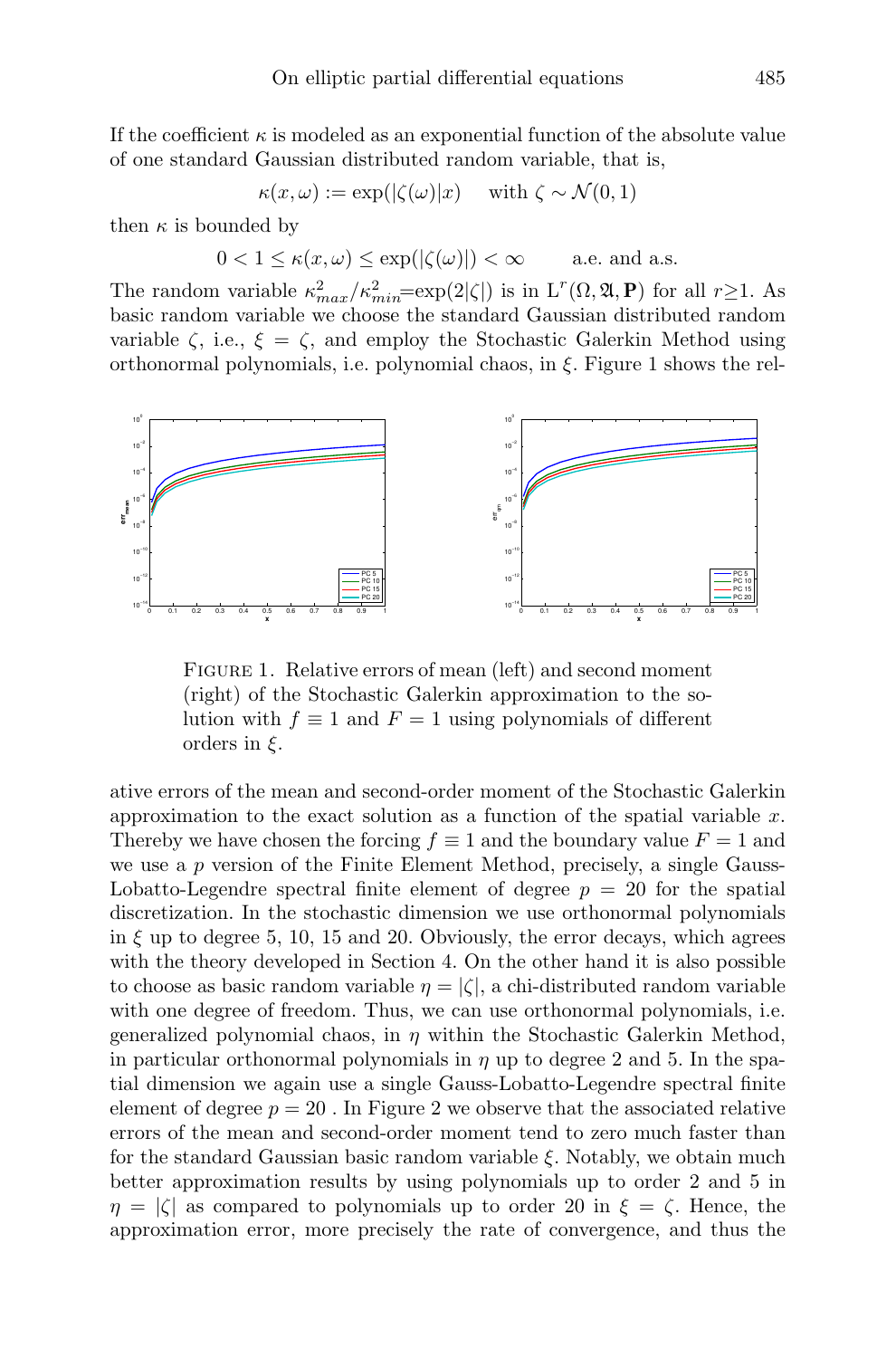

FIGURE 2. Relative errors of mean (left) and second moment (right) of the Stochastic Galerkin approximation to the solution with  $f \equiv 1$  and  $F = 1$  using polynomials of different orders in  $\eta$ .

approximation quality depends on the set of basic random variables. This relation is currently being investigated in ongoing research.

## References

- [1] Babuška, I., Nobile, F., Tempone, R., A Stochastic Collocation Method for Elliptic Partial Differential Equations with Random Input Data, SIAM J. Numer. Anal., 45(2007), no. 3, 1005–1034.
- [2] Babuška, I., Suri, M., The  $p$  and  $h-p$  versions of the finite element method, basic priniciples and properties, SIAM Review, 36(1994), no. 4, 578–632.
- [3] Babuška, I., Tempone, R., Zouraris, G. E., Galerkin Finite Element Approximations of Stochastic Elliptic Partial Differential Equations, SIAM J. Numer. Anal., 42(2004), no. 2, 800–825.
- [4] Babuška, I., Tempone, R., Zouraris, G. E., Solving elliptic boundary value problems with uncertain coefficients by the finite element method: the stochastic formulation, Comput. Methods Appl. Mech. Engrg., 194(2005), 1251–1294.
- [5] Bieri, M., Andreev, R., Schwab, C., Sparse tensor discretization of elliptic SPDEs, SIAM J. Sci. Comput., 31(2009), no. 6, 4281–4304.
- [6] Bieri, M., Schwab, C., Sparse high order FEM for elliptic sPDEs, Comput. Methods Appl. Mech. Engrg., 198(2009), no. 13-14, 1149–1170.
- [7] Brenner, S. C., Scott, L. R., The Mathematical Theory of Finite Element Methods, 2nd ed., Texts in Applied Mathematics, vol. 15, Springer-Verlag, New York, 2002.
- [8] Ernst, O., Mugler, A., Ullmann, E., Starkloff, H.-J., On the convergence of generalized polynomial chaos, http://www.dfg-spp1324.de/publications.php, 2010.
- [9] Galvis, J., Sarkis, M., Approximating infinity-dimensional stochastic Darcy's Equations without uniform ellipticity, SIAM J. Numer. Anal., 47(2009), no. 5, 3624–3651.
- [10] Gittelson, C.J., Representation of Gaussian fields in series with independent coefficients, ETH Zürich, Research Report (2010), no. 2010-15.